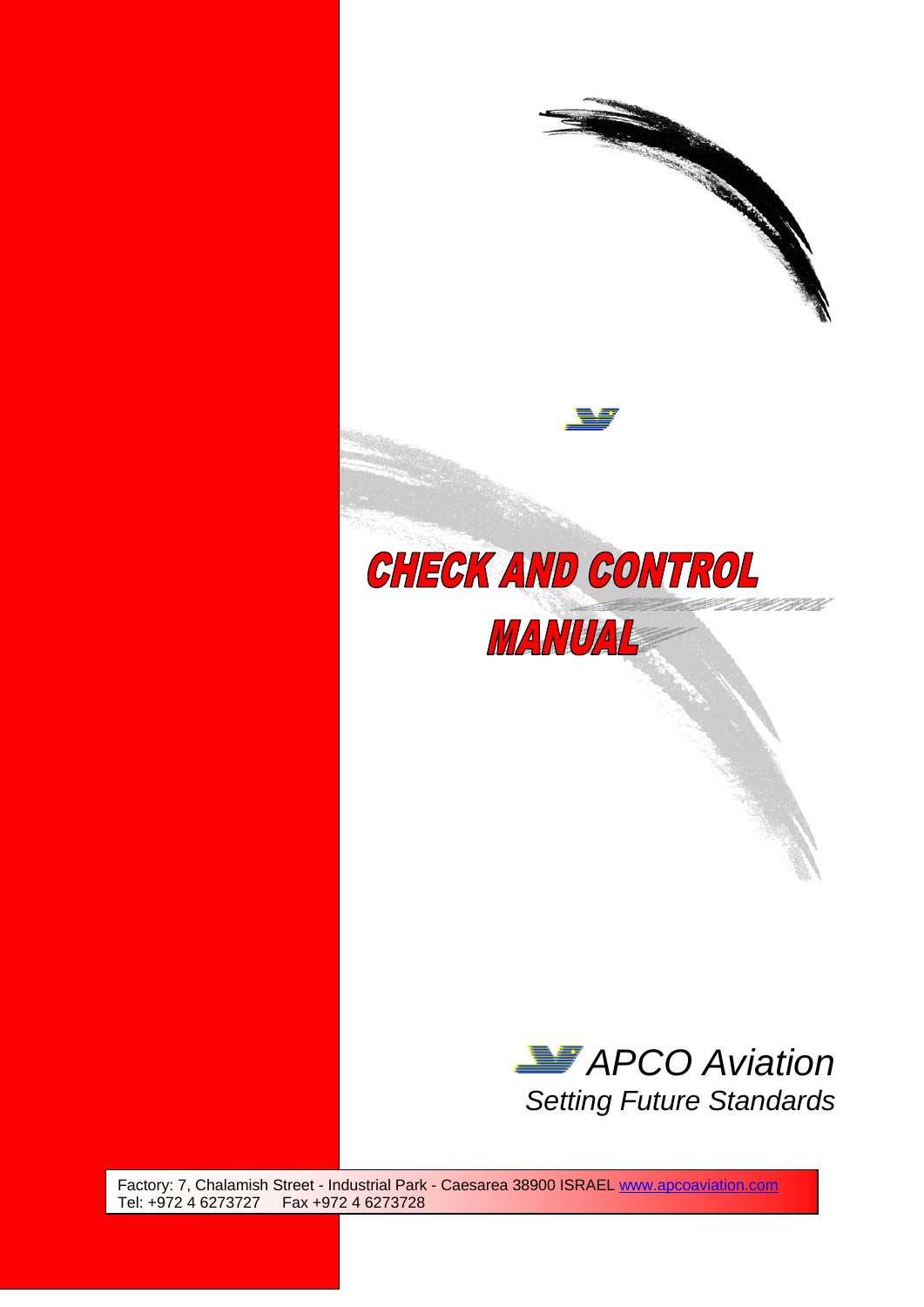

# **APCO Aviation Guidelines for periodic control procedures on paragliders**

(This is just a guideline and does not replace trained, knowledgeable controller)

The annual checks and repair must be performed by personnel having necessary knowledge, experience and tools and be authorized by APCO

Check and control of APCO paragliders must be carried out by a service center authorized by APCO.

Frequency of checks and maintenance should be as directed by the manual of the particular wing and stated on certification sticker.

This instruction can be used for all models of APCO paragliders. Their use must be supported with technical data of each model.

#### **PARAGLIDER IDENTIFICATION**

The paraglider model and serial number are found on manufacturer's sticker in the wing's interior (on the center rib, or bottom panel). The sticker must be filled out completely and clearly. The numbers and year of production can be confirmed on inquiry with APCO.

### **TECHNICAL DATA**

All the technical data (material descriptions, line plan, risers arrangement, etc.) must be downloaded from [www.apcoaviation.com](http://www.apcoaviation.com/) manuals or supplied by APCO

### **CLOTH VISUAL VERIFICATION**

Top and under surface of the paraglider must be checked in respect of damage such as:

holes, tears, scratches, etc. For this paraglider can be hung up and filled with air. Both paraglider surfaces must be checked: random stitching, suspension points condition,

condition of the ribs, seams on all air-intake reinforcements; In case of any doubts they must be replaced.

Tears, those which are max. 5 cm long and no closer to the ribs than 5 cm on both surfaces can be repaired with self-adhesive tape (on non-siliconised cloth). To fix it, choose a shape that will cover the damage with 5 cm to spare and place the tape on both sides of the cloth. Major damage has to be repaired by qualified personnel in a specialized service department. Often it requires replacement of whole panels. Similar repair must be performed when the ribs are damaged. APCO can provide panels or part of panels on request

### **WING'S LEADING EDGE CHECK**

The wing edges can be measured to check their symmetry and length. It has to be the same as on the technical data which is certified.

### **CLOTH POROSITY TEST**

The measurement has to be taken with a porosity meter, on the upper surface of the wing. It has to be taken in 3 or better 5 cells: centre (half of wing span),1/4 wing span and the last open cell - closest to the stabiliser. The device should be mounted at midpoint on the wing chord.

The place of measurement is very important and must be checked very carefully because the smallest tears can alter the results.

The results are then recalculated to obtain an arithmetical average. If any of the results are radically different from the average, the place of measurement must be carefully

checked again and possibly changed.

The porosity measurements checked by JDC instrument will depend on amount of time glider had been used, varying from 1,000 or more seconds when new, up to 10-20 seconds for very used. Porosity readings below 10-20 seconds, indicate possible problem with glider – launch difficulties, early stall. Glider will have to be test flown to determine its state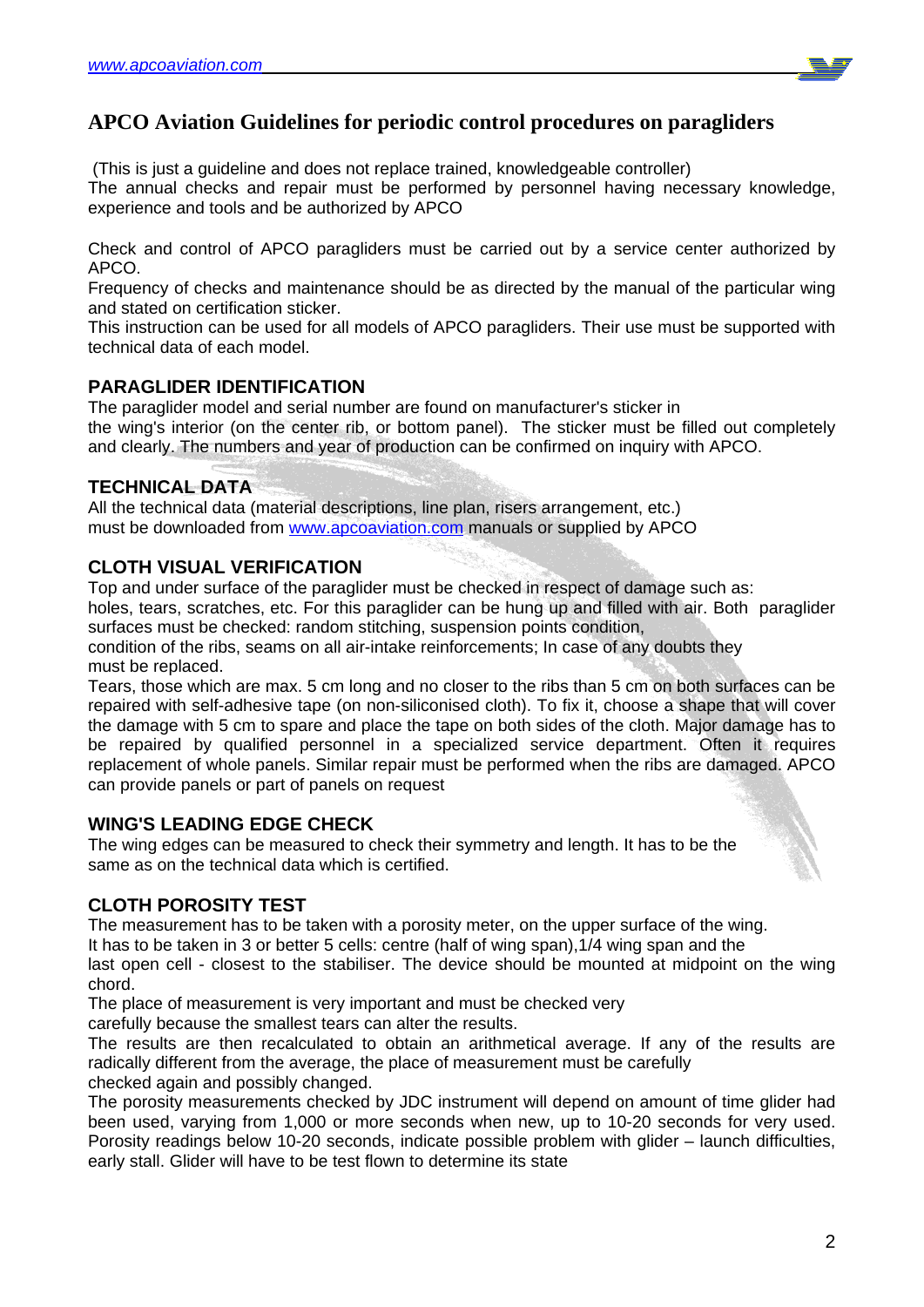

# **CLOTH AND STICHING CONDITION CHECK**

The check has to be made in a few places on the top surface in the vicinity of leading edge using betsometer. There instrument has 2 needles. The straight one is used to make cloth resistance test. The hooked one to make stitching strength test. The measurement with this device is the force needed to break the cloth fibres, and practically its tear resistance under a minimal, predetermined force.

In order to take the measurement, the straight needle is driven into a stretched piece of cloth, and then the balance is loaded up to 600 g. If the cloth will not tear, the test is considered positive (passed). It is to be made in three places on the top surface above the air intakes, and in three places on the lower surface near the suspension points of the A row. If the cloth breaks in any of tested places, the paraglider is no longer considered airworthy.

The stitching is examined with hooked needle. The hook is driven between the folds, and balance is loaded up to 1000 g. If the stitching holds, the test is successful.

### **RISERS CHECK**

This check must be done as follows:

wear damage to risers as a whole, places of contact with steering lines (if some fibres are melted or hardened, the entire riser is to be replaced), end loop of the risers (whether they are damaged by carabiners), smooth operation of steering lines and speed-system pulleys, speed-system cord length (can not be strained when the riser is loaded) and overall quality, all seams of the risers (if in doubt, the entire riser must be replaced), closure of the quick links (should not be opened by bare hands), o-rings holding the lines on the quick-links together (they stiffen in time).

### **LINES CONDITION CHECK**

For this check lines must be sorted out. It can be hung up. Every line must be visually checked (sheath, stitching, tears), manually checked to find any changes on the core. Positioning of the brake handles (should be fastened at the original marks, this length must be controlled).If any changes are found, this line must be replaced.

#### **LINES SYMMETRY CHECK**

Both risers left and right must be hooked together. They remain in equal position and distance from the measuring person. Then the lines of right and left side must be slightly stretched, to check their length. It must be the same. After checking the risers the brakes must be hooked together, to be check them in the same way.

## **MEASURING OF SUSPENSION LINES LENGTH**

Line length must be checked is the distances between upper edge of suspension point loops (seam at the wing surface) and lower part of the risers (position that the carabiners have in flight). If the design of the risers does not allow that, we measure the distance to their upper part the quick links position in flight).The results should be compared with expected values.

This test is considered positive when maximum variation from expected value does not exceed 30 mm, and the tolerance from nominal measurements do not exceed +/- 15 mm. If the less-loaded suspension lines (most often of C and D rows) are shown to be considerably shortened, they can be stretched back to their original length with a 20 daN force. The stretching must be done symmetrically, and afterwards the lines must be measured again. The lines must be replaced when necessary.